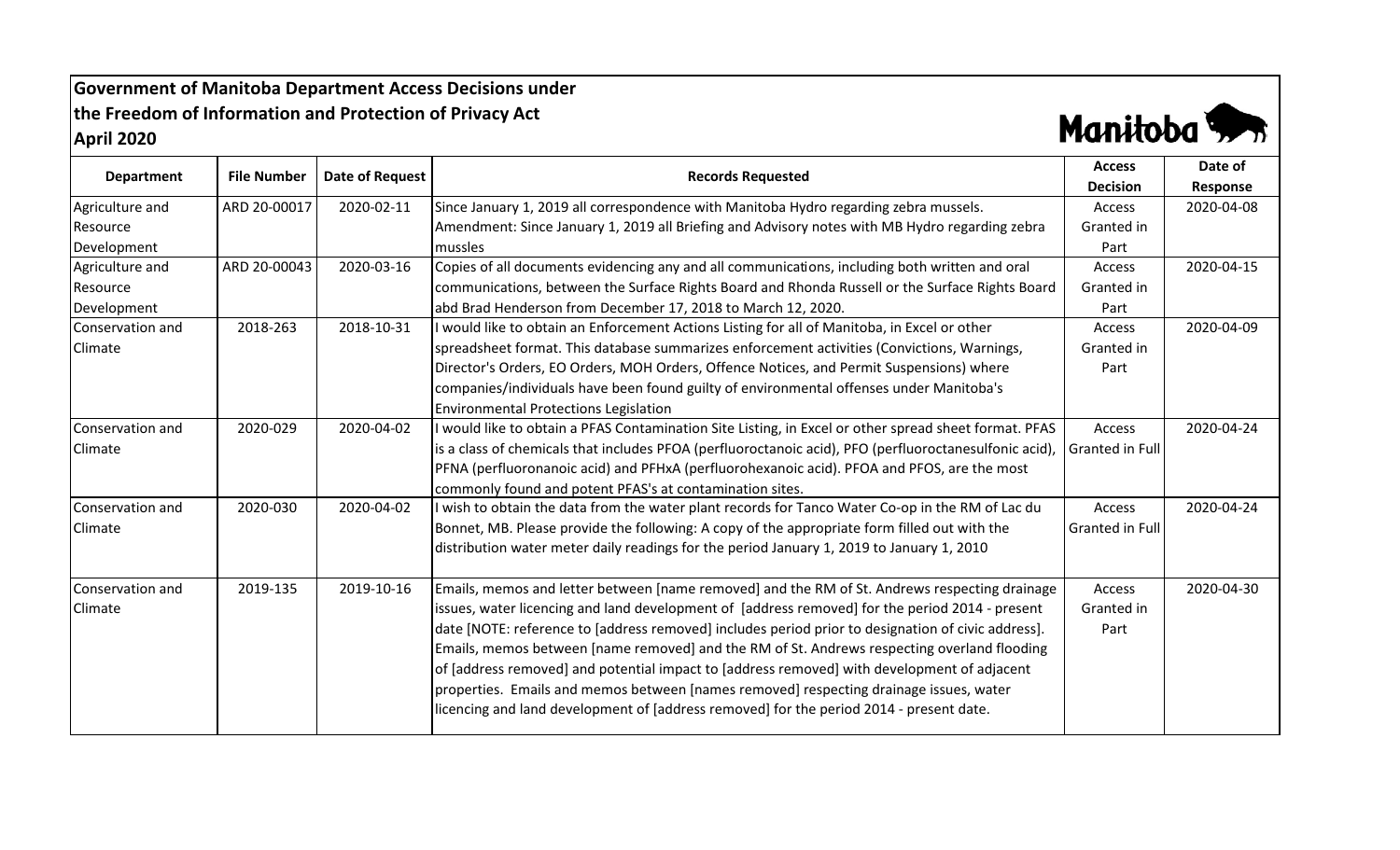| <b>Crown Services</b>                          | 20CS-011                            | 2020-02-10 | The name of the conciliator associated with the July 24th, 2019 Order in Council. Time Period: July 1,<br>2019 to February 29, 2020.                                                                                                                                                                                                                                                                                                                                                                                                                                                                             | Access<br>Granted in Full          | 2020-04-06 |
|------------------------------------------------|-------------------------------------|------------|------------------------------------------------------------------------------------------------------------------------------------------------------------------------------------------------------------------------------------------------------------------------------------------------------------------------------------------------------------------------------------------------------------------------------------------------------------------------------------------------------------------------------------------------------------------------------------------------------------------|------------------------------------|------------|
|                                                |                                     |            |                                                                                                                                                                                                                                                                                                                                                                                                                                                                                                                                                                                                                  |                                    |            |
| <b>Crown Services</b>                          | 19CS-051                            | 2019-11-26 | Records indicating, the number of thefts in liquor stores broken down by store, month in 2016/17,<br>2017/18, 2018/19 to the most current date available.                                                                                                                                                                                                                                                                                                                                                                                                                                                        | <b>Access Denied</b><br>No Records | 2020-04-06 |
| <b>Crown Services</b>                          | 19CS-052                            | 2019-11-26 | Since 2016, records indicating the total cost of police overtime related to liquor store operation.                                                                                                                                                                                                                                                                                                                                                                                                                                                                                                              | <b>Access Denied</b><br>No Records | 2020-04-06 |
| <b>Crown Services</b>                          | 19CS-004                            | 2019-02-06 | Since May 3, 2016: all records of correspondence from the Insurance Brokers Association of<br>Manitoba (IBAM)                                                                                                                                                                                                                                                                                                                                                                                                                                                                                                    | Access<br>Granted in<br>Part       | 2020-04-06 |
| Economic<br>Development and<br>Training        | E2020-081                           | 2020-03-04 | This request is pertaining to the Francophone immigration program carried out in partnership with<br>the CDEM. We are requesting: 1) the number of rounds of invitations conducted to invite candidates Granted in Full<br>for exploratory visits since November 15, 2019; 2) the total number of candidates who have been<br>invited since November 15, 2019 to conduct such exploratory visits; 3) the total number of<br>candidates who have been invited since November 15, 2019 to submit an Expression of Interest<br>(EOI) following an interview with an officer at the end of their exploratory visits. | Access                             | 2020-04-09 |
| Economic<br>Development and<br><b>Training</b> | E2020-051<br>E2020-055<br>E2020-056 | 2020-02-04 | A summary of compliance reviews and investigations, including any actions taken under the<br><b>International Education Act.</b>                                                                                                                                                                                                                                                                                                                                                                                                                                                                                 | Access<br>Granted in<br>Part       | 2020-04-16 |
| Education                                      | 2020 - E019                         | 2020-03-10 | All records associated with the Premiers claim on March 5, 2020 that "the government has<br>participated in support and in funding of programs that have distributed 4.8 million food items to<br>Manitoba children"                                                                                                                                                                                                                                                                                                                                                                                             | Access<br>Granted in Full          | 2020-04-09 |
| Education                                      | 2020 - E 020                        | 2020-03-13 | Please provide the survey distributed to educators requesting feedback to the K-12 Education<br>Review                                                                                                                                                                                                                                                                                                                                                                                                                                                                                                           | Access<br>Granted in Full          | 2020-04-14 |
| Education                                      | 2020 - E021                         | 2020-03-13 | Please provide the survey requesting feedback from members of the public to the K-12 Education<br>Review                                                                                                                                                                                                                                                                                                                                                                                                                                                                                                         | Access<br>Granted in Full          | 2020-04-14 |
| Education                                      | 2020 - E022                         | 2020-03-13 | Please provide a summary of results from the survey distributed to educators for the K-12 Education Access Denied<br>Review                                                                                                                                                                                                                                                                                                                                                                                                                                                                                      | <b>Exceptions to</b><br>Disclosure | 2020-04-14 |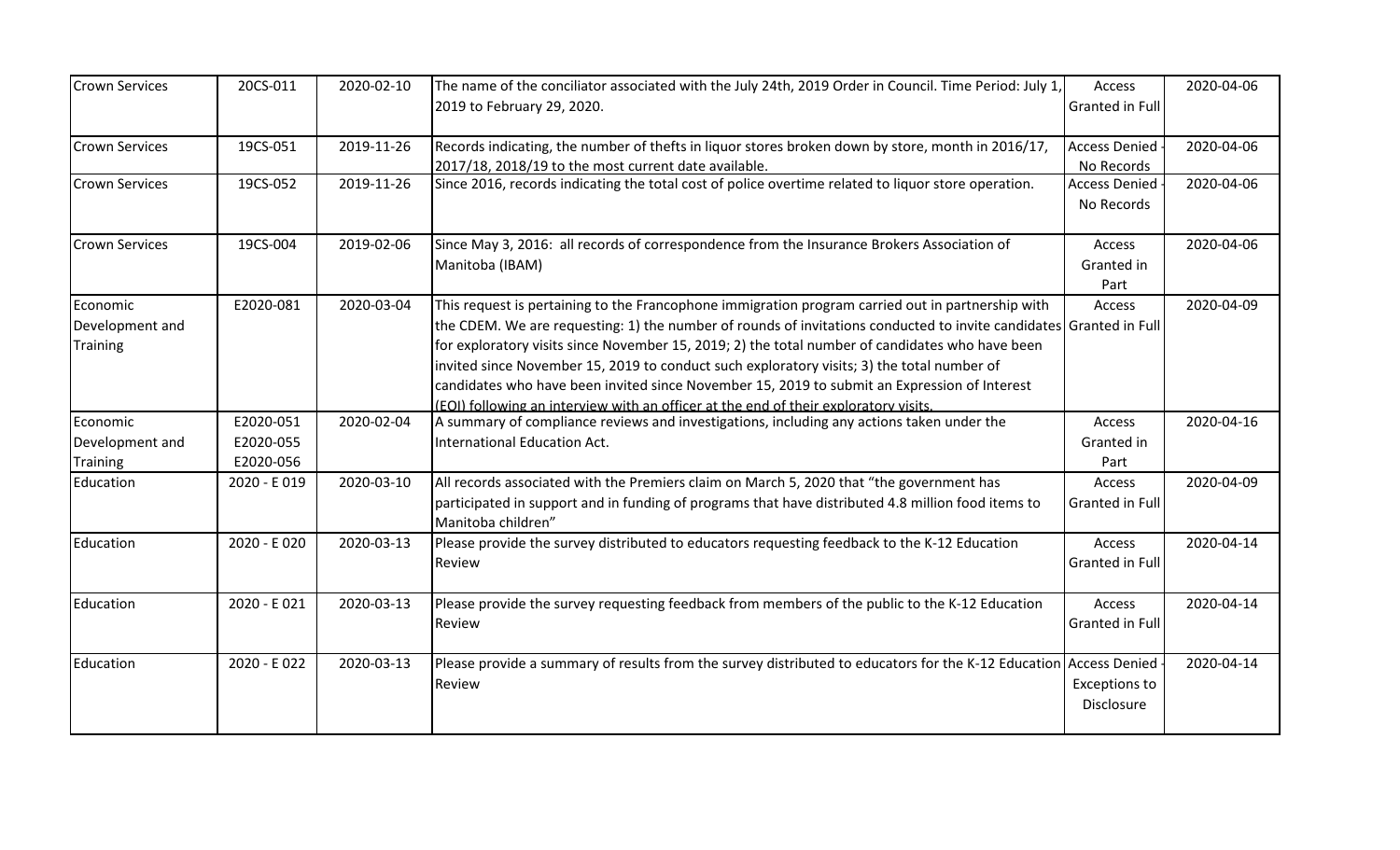| Education                | 2020 - E023 | 2020-03-13 | Please provide a summary of results from the survey distributed to the public for the K-12 Education<br>Review                                                                                                                                                                                                            | <b>Access Denied</b><br><b>Exceptions to</b><br>Disclosure | 2020-04-14 |
|--------------------------|-------------|------------|---------------------------------------------------------------------------------------------------------------------------------------------------------------------------------------------------------------------------------------------------------------------------------------------------------------------------|------------------------------------------------------------|------------|
| <b>Executive Council</b> | 20EC-007    | 2020-02-11 | The total amount of money paid to [name removed] in 2019. Time Period: Jan 1,2019 to Dec 31,<br>2019                                                                                                                                                                                                                      | <b>Access Denied</b><br>No Records                         | 2020-04-06 |
| Families                 | 2020-46     | 2020-02-20 | For 2016/2017, 2017/2018 and 2018/2019 budget and actuals for the Early Learning and Child Care<br>Program. Please break out funning and if possible, break it out as follows:<br>Operating Grants; Parent Fee Subsidies; Inclusion Support Program; Pension Reimbursements;<br>Capital Grants; Staff Replacements; Other | Access<br>Granted in Full                                  | 2020-03-19 |
| Families                 | 2020-7      | 2020-01-08 | From the Department's 2019/20 Committee of Supply Book: under Child and Family Services<br>Program, all records regarding "Section 4.9."                                                                                                                                                                                  | Access<br>Granted in<br>Part                               | 2020-03-18 |
| Families                 | 2020-8      | 2020-01-08 | From the Department's 2019/20 Committee of Supply Book: under Child and Family Services<br>Program, all records regarding "Section 4.12."                                                                                                                                                                                 | <b>Access Denied</b><br><b>Exceptions to</b><br>Disclosure | 2020-03-18 |
| Families                 | 2020-9      | 2020-01-08 | From the Department's 2019/20 Committee of Supply Book: under Child and Family Services<br>Program, all records regarding "Section 4.13."                                                                                                                                                                                 | Access<br>Granted in Full                                  | 2020-03-18 |
| Families                 | 2020-10     | 2020-01-08 | From the Department's 2019/20 Committee of Supply Book: under Child and Family Services<br>Program, all records regarding "Section 4.14."                                                                                                                                                                                 | <b>Access Denied</b><br><b>Exceptions to</b><br>Disclosure | 2020-03-18 |
| <b>Families</b>          | 2020-11     | 2020-01-08 | From the Department's 2019/20 Committee of Supply Book: under Child and Family Services<br>Program, all records regarding "Section 4.15a."                                                                                                                                                                                | Access<br>Granted in Full                                  | 2020-03-18 |
| <b>Families</b>          | 2020-47     | 2020-02-18 | Please provide the FASD tests performed on individuals through the FASD Diagnostic Clinic, along<br>with both positive and negative results. Provide results by month form January 2018 to present.<br>Please present results by age.                                                                                     | Access<br>Granted in Full                                  | 2020-03-18 |
| <b>Families</b>          | 2020-48     | 2020-02-18 | Please provide the number of requests from adults to get tested for FASD at the FASD Diagnostic<br>Clinic, from January 2018 to present. Please break down results by month                                                                                                                                               | <b>Access Denied</b><br>No Records                         | 2020-03-18 |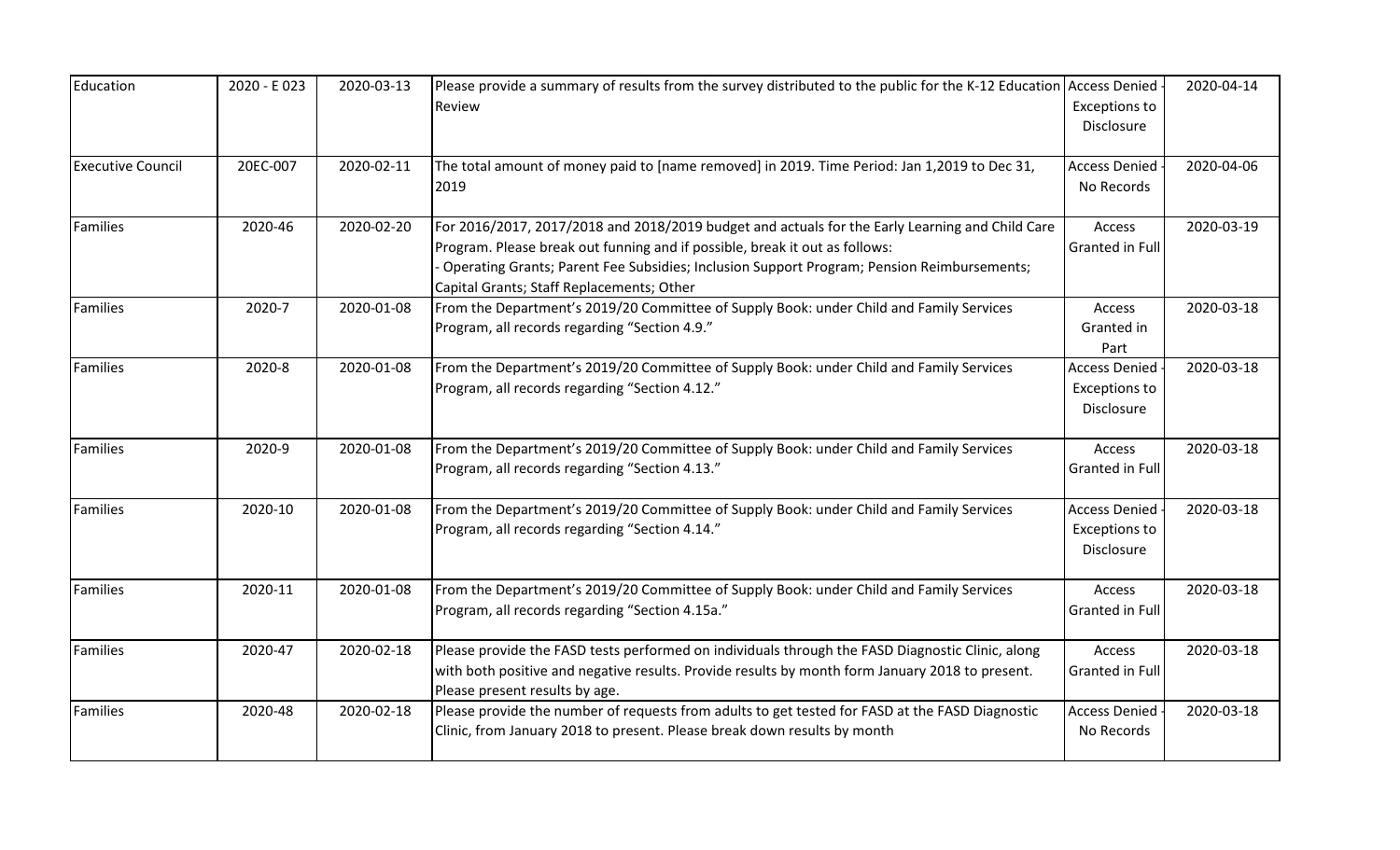| Families                                    | 2020-37 | 2020-01-29 | Please provide the reason why the contract awarded to Human Services Research Institute for<br>consulting services' on June 26, 2017 increased more than 10 percent, as reported on November 6,<br>2019.                                                                                                                                                                                                                                                                                                                                                                                                                                                                                                                                                                                                                                                                                                                                                                                                                                                                                                                                                                                                                                                                                                                 | Access<br>Granted in Full                                  | 2020-04-21 |
|---------------------------------------------|---------|------------|--------------------------------------------------------------------------------------------------------------------------------------------------------------------------------------------------------------------------------------------------------------------------------------------------------------------------------------------------------------------------------------------------------------------------------------------------------------------------------------------------------------------------------------------------------------------------------------------------------------------------------------------------------------------------------------------------------------------------------------------------------------------------------------------------------------------------------------------------------------------------------------------------------------------------------------------------------------------------------------------------------------------------------------------------------------------------------------------------------------------------------------------------------------------------------------------------------------------------------------------------------------------------------------------------------------------------|------------------------------------------------------------|------------|
| Health, Seniors and<br><b>Active Living</b> | 028-20  | 2020-02-04 | Any demand, notice or request by Statistics Canada that the province return, remove or destroy<br>Canadian Community Health Survey data and communication relating to such a demand, notice or<br>request. Date range: February 1, 2019 to present                                                                                                                                                                                                                                                                                                                                                                                                                                                                                                                                                                                                                                                                                                                                                                                                                                                                                                                                                                                                                                                                       | <b>Access Denied</b><br><b>Exceptions to</b><br>Disclosure | 2020-03-05 |
| Health, Seniors and<br><b>Active Living</b> | 029-20  | 2020-02-04 | Since January 1, 2019: all correspondence, briefing and advisory notes regarding Northern Patient<br>Transport Program escorts.                                                                                                                                                                                                                                                                                                                                                                                                                                                                                                                                                                                                                                                                                                                                                                                                                                                                                                                                                                                                                                                                                                                                                                                          | <b>Access Denied</b><br>No Records                         | 2020-03-05 |
| Health, Seniors and<br><b>Active Living</b> | 031-20  | 2020-02-05 | 1) The number of patient falls reported by personal care homes in Manitoba. 2) The number of<br>head injuries as a result of a patient fall reported in critical incident reports by personal care homes<br>in Manitoba. 3) The number of fractures as a result of a patient fall reported in critical incident<br>reports by personal care homes in Manitoba. 4) The number of deaths as a result of a patient fall<br>reported in critical incident reports by personal care homes in Manitoba.                                                                                                                                                                                                                                                                                                                                                                                                                                                                                                                                                                                                                                                                                                                                                                                                                        | Access<br>Granted in<br>Part                               | 2020-03-06 |
| Health, Seniors and<br><b>Active Living</b> | 032-20  | 2020-02-05 | 1) The number of complaints received by the Protection for Persons in Care Office for the past two<br>fiscal years for the five facilities with the most number of complaints lodged.2) The number of<br>complaints related to the over-medication of patients/residents received by the Protection for<br>Persons in Care Office for the past two fiscal years for the five facilities with the most number of<br>complaints lodged.3) The number of complaints related to lack of toileting of patients/residents<br>received by the Protection for Persons in Care Office for the past two fiscal years for the five<br>facilities with the most number of complaints lodged.4) The number of complaints related to<br>injuries sustained by patients/residents received by the Protection for Persons in Care Office for the<br>past two fiscal years for the five facilities with the most number of complaints lodged.5) The<br>number of complaints related to injuries sustained by the patients/residents requiring<br>hospitalization received by the Protection for Persons in Care Office for the past two fiscal years for<br>the five facilities with the most number of complaints lodged.6) The names of the five facilities<br>with the most number of complaints lodged for the past two fiscal years. | Access<br>Granted in<br>Part                               | 2020-03-06 |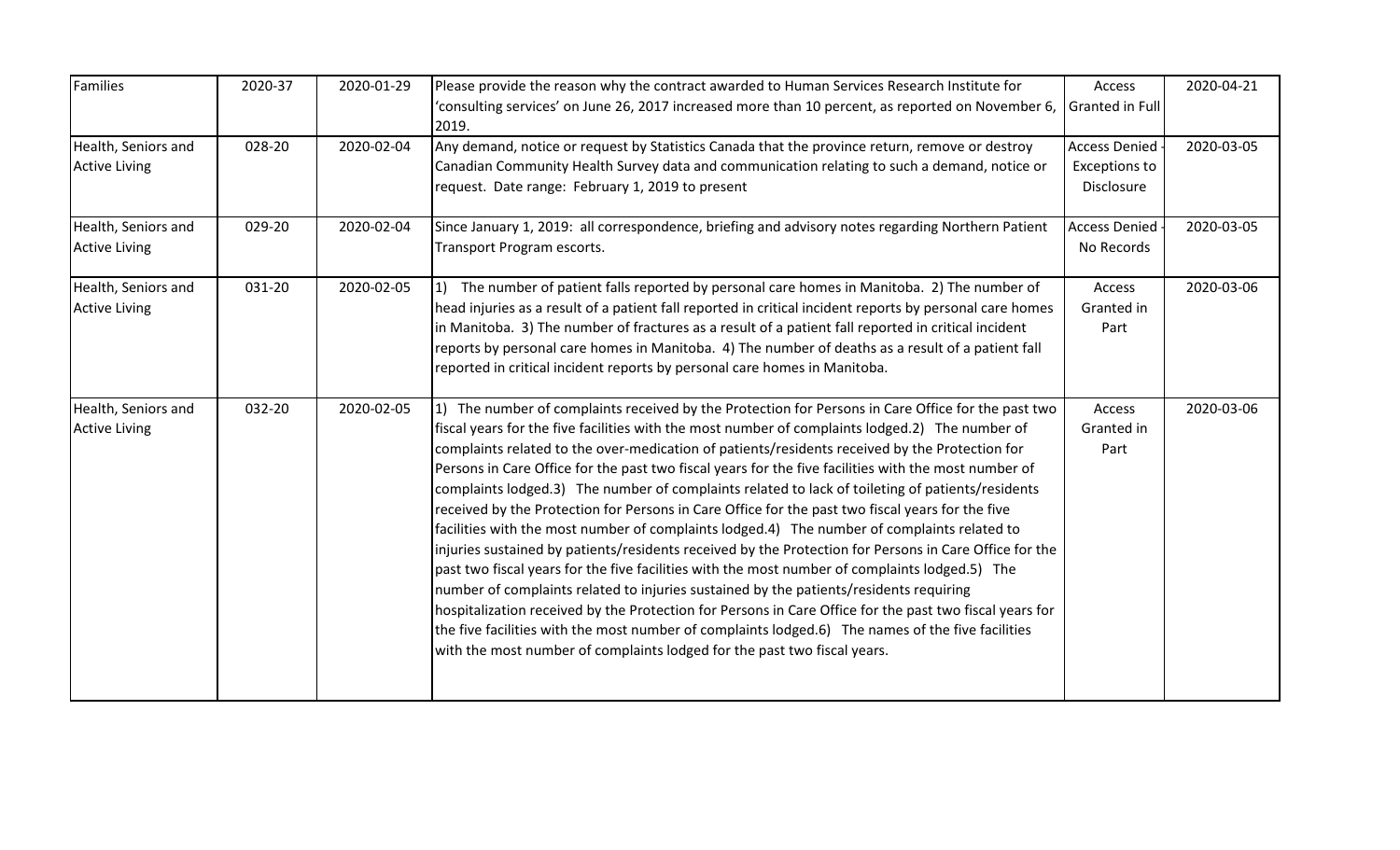| Health, Seniors and  | 039-20 | 2020-02-14 | Amount budgeted and amount actually spent in 2018/2019 and 2019/2020 from funds provided by                                                      | Access               | 2020-03-16 |
|----------------------|--------|------------|--------------------------------------------------------------------------------------------------------------------------------------------------|----------------------|------------|
| <b>Active Living</b> |        |            | the Government of Canada for:                                                                                                                    | Granted in           |            |
|                      |        |            | -Home and Community Care                                                                                                                         | Part                 |            |
|                      |        |            | -Mental Health and Addiction Services                                                                                                            |                      |            |
|                      |        |            | As part of the Canada-Manitoba Home and Community Care and Mental Health and Addictions                                                          |                      |            |
|                      |        |            | <b>Services Funding Agreement</b>                                                                                                                |                      |            |
| Health, Seniors and  | 040-20 | 2020-03-02 | Briefing or Advisory Notes regarding issues with accessing health cards from April 1, 2019 to present Access Denied                              |                      | 2020-04-06 |
| <b>Active Living</b> |        |            |                                                                                                                                                  | No Records           |            |
| Health, Seniors and  | 043-20 | 2020-03-03 | Records indicating the successful residential addictions facility or service provider awarded the                                                | <b>Access Denied</b> | 2020-04-06 |
| <b>Active Living</b> |        |            | contract to treat those with severe addiction and mental health disorders referenced in the                                                      | No Records           |            |
|                      |        |            | November 8, 2018 Government of Manitoba news release                                                                                             |                      |            |
| Health, Seniors and  | 044-20 | 2020-03-03 | Direction and contact information to safe, available, accessible urgent/emergency healthcare for the                                             | Access               | 2020-04-06 |
| <b>Active Living</b> |        |            | Victoria Beach, Manitoba community (facility name, address, telephone number, hours of service)                                                  | Granted In Full      |            |
| Health, Seniors and  | 041-20 | 2020-03-02 | Since January 18, 2019 to the most current date available: all records regarding the implementation                                              | Access               | 2020-04-07 |
| <b>Active Living</b> |        |            | of the Virgo report, including but not limited to a list of all completed actions                                                                | Granted In Full      |            |
| Health, Seniors and  | 045-20 | 2020-03-10 | A statistic on the length of time it takes Manitoba Health, Seniors and Active Living (or the relevant                                           | <b>Access Denied</b> | 2020-04-08 |
| <b>Active Living</b> |        |            | branch) to approve an application for coverage for out of province medical care that was the result<br>of a referral from a Manitoba specialist. | No Records           |            |
| Health, Seniors and  | 049-20 | 2020-03-17 | Please provide records pertaining to the number of medical and surgical abortions, by location,                                                  | Access               | 2020-04-16 |
| <b>Active Living</b> |        |            | performed in Manitoba in the past 5 fiscal years (2014/15 to 2018/19).                                                                           | Granted In Full      |            |
| Health, Seniors and  | 035-20 | 2020-02-10 | Please provide the following for each of these years 2014, 2015, 2016, 2017, 2018 and 2019 if                                                    | Access               | 2020-04-30 |
| <b>Active Living</b> |        |            | available:                                                                                                                                       | Granted In Full      |            |
|                      |        |            | Please clarify if the results are for calendar or fiscal years:                                                                                  |                      |            |
|                      |        |            | 1. Number of audits into physician billings conducted by MHSAL (or for MHSAL)                                                                    |                      |            |
|                      |        |            | 2. Number of physicians who had their billings audited by MHSAL (or for MHSAL)                                                                   |                      |            |
|                      |        |            | 3. Total amount $(\xi)$ the audits concluded to be potential over-payments                                                                       |                      |            |
|                      |        |            | 4. Number of physicians from whom MHSAL recovered over-payments.                                                                                 |                      |            |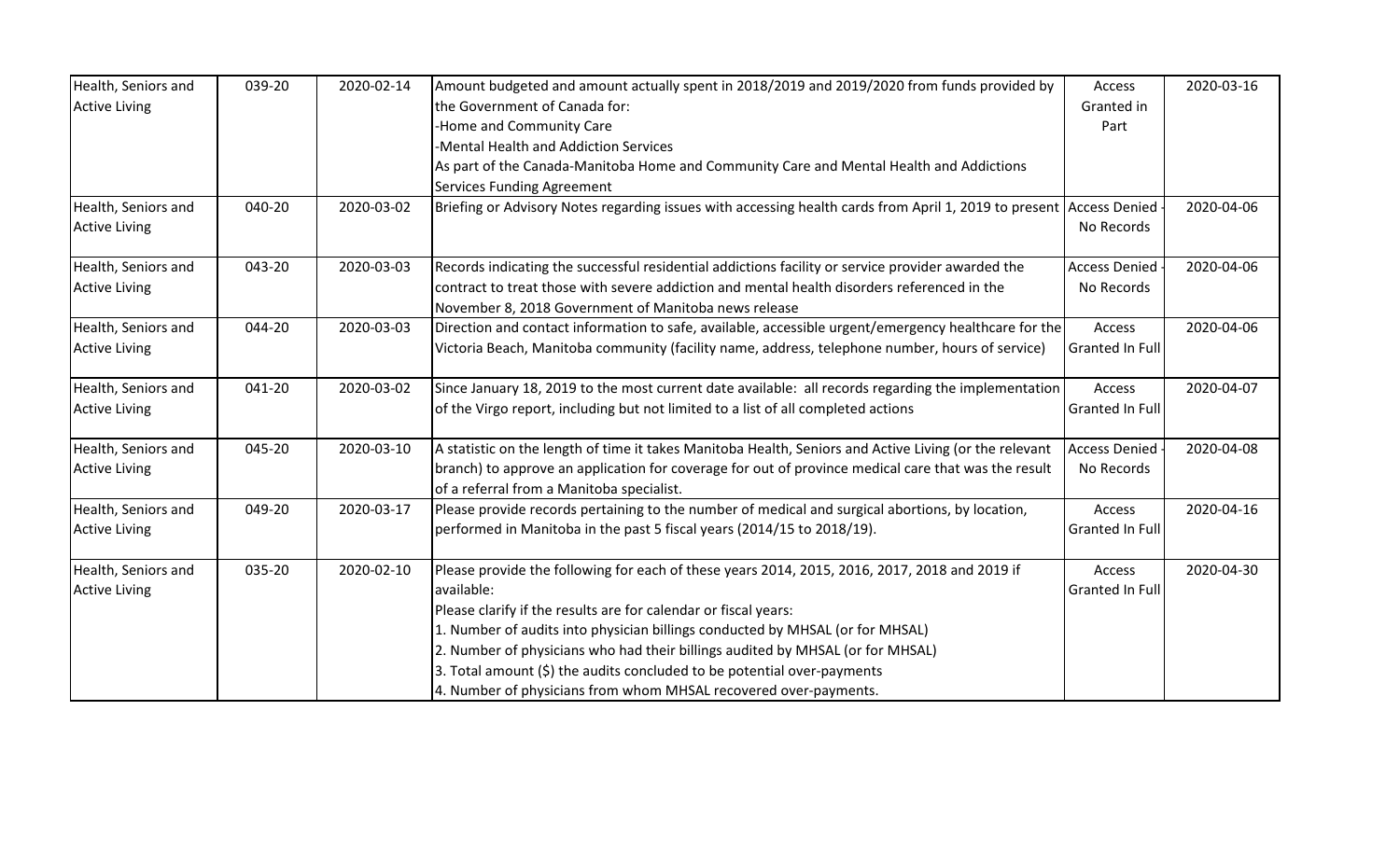| Health, Seniors and<br><b>Active Living</b> | 036-20 | 2020-02-10 | In a government news release from January 25, 2020, the Minister claims that "in 2015, physician<br>billing totaled \$741 million, yet only \$7,000 was determined to be an overpayment."<br>Please confirm if the statement above is for the calendar or fiscal year.<br>We request the following data, using the same methodology as in the statement above: a) total<br>physician billing and b) amount determined to be an overpayment. Please provide this for the<br>following years, using the same calendar or fiscal year period as used in the news release: | Access<br>Granted in<br>Part | 2020-04-30 |
|---------------------------------------------|--------|------------|------------------------------------------------------------------------------------------------------------------------------------------------------------------------------------------------------------------------------------------------------------------------------------------------------------------------------------------------------------------------------------------------------------------------------------------------------------------------------------------------------------------------------------------------------------------------|------------------------------|------------|
|                                             |        |            | 2014, 2015, 2016, 2017, 2018 and 2019 if available.                                                                                                                                                                                                                                                                                                                                                                                                                                                                                                                    |                              |            |
| Health, Seniors and<br><b>Active Living</b> | 042-20 | 2020-03-02 | Briefing and Advisory Notes regarding the VIRGO Mental Health and Addictions Services Report<br>from January 1, 2019 to present.                                                                                                                                                                                                                                                                                                                                                                                                                                       | Access<br>Granted in<br>Part | 2020-04-30 |
| Infrastructure                              | 20-022 | 2020-02-10 | Please provide records of all in-person consultations, as well as the location of all meetings, on the<br>Lake Manitoba-Lake St Martin flood outlet channels project. Please provide all results since the<br>conception of consulting for the project.                                                                                                                                                                                                                                                                                                                | Access<br>Granted in<br>Part | 2020-03-30 |
| Infrastructure                              | 20-027 | 2020-02-10 | Please provide the dollar amount for consultations on the subject of the Lake Manitoba-Lake St<br>Martin flood outlet channels project. Please provide results since the conception of consulting for<br>the project.                                                                                                                                                                                                                                                                                                                                                  | Access<br>Granted in Full    | 2020-03-30 |
| Infrastructure                              | 20-031 | 2020-02-20 | Please provide the latest version of the Record of Communication for all Indigenous groups related<br>to the Lake Manitoba and Lake St Martin Outlet Channels.                                                                                                                                                                                                                                                                                                                                                                                                         | Access<br>Granted in Full    | 2020-03-30 |
| Infrastructure                              | 20-035 | 2020-03-03 | Request access to the total number of motor graders and truck plows purchased in Fys 2018/19 and<br>[2019/20 to date, broken down by purchase date, make and model of the equipment.                                                                                                                                                                                                                                                                                                                                                                                   | Access<br>Granted in Full    | 2020-03-30 |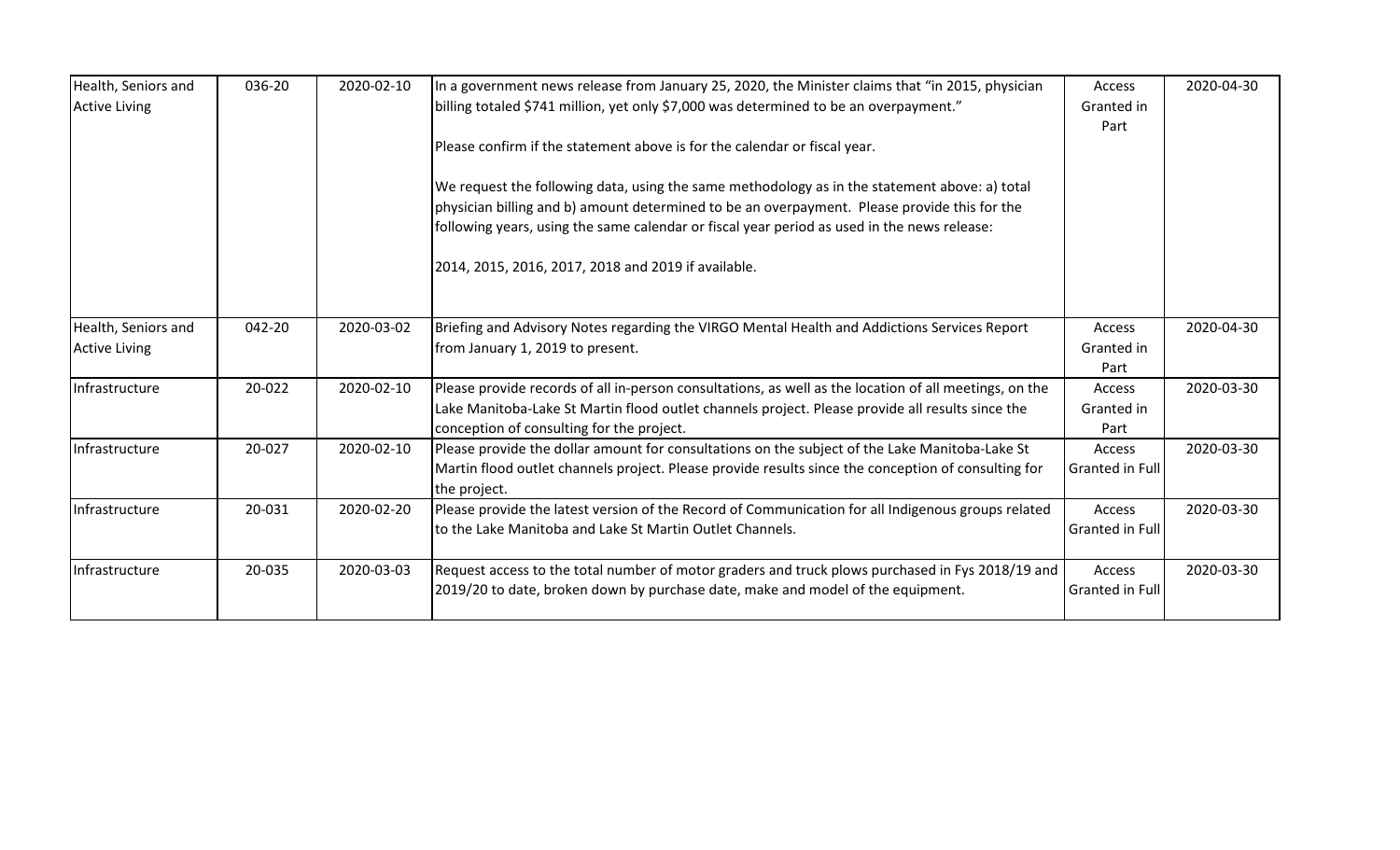| Infrastructure | 20-020   | 2020-02-03 | In 2016/2017, 2017/2018, 2018/19, 2019/2020 records indicating the budget and actual amounts<br>spent on building permanent, all season roads for designated east side communities. For clarity, the<br>'east side communities' include: Hollow Water First Nation, Bloodvein First Nation, Pauingassi First<br>Nation, Little Grand Rapids First Nation, Berens River First Nation, Poplar River First Nation, Norway<br>House Cree Nation, Cross Lake First Nation, Bunibonibee Cree Nation, Manto Sipi Cree Nation, God's<br>Lake First Nation, Wasagamack First Nation, St Theresa Point First Nation, Garden Hill First Nation<br>and Red Sucker Lake First Nation | Access<br>Granted in Full                                  | 2020-04-02 |
|----------------|----------|------------|-------------------------------------------------------------------------------------------------------------------------------------------------------------------------------------------------------------------------------------------------------------------------------------------------------------------------------------------------------------------------------------------------------------------------------------------------------------------------------------------------------------------------------------------------------------------------------------------------------------------------------------------------------------------------|------------------------------------------------------------|------------|
| Infrastructure | 20-025   | 2020-02-10 | Please provide the dollar amount for the construction of an access road or roads to the proposed<br>route for the Lake Manitoba-Lake St Martin flood outlet channels project.                                                                                                                                                                                                                                                                                                                                                                                                                                                                                           | Access<br><b>Granted in Full</b>                           | 2020-04-02 |
| Infrastructure | 20-026   | 2020-02-10 | Please provide the dollar amount for the construction to clear a route for the proposed Lake<br>Manitoba-Lake St Martin flood outlet channels project                                                                                                                                                                                                                                                                                                                                                                                                                                                                                                                   | Access<br>Granted in Full                                  | 2020-04-02 |
| Infrastructure | 20-028   | 2020-02-10 | Please provide all available agreements with stakeholders on the Lake Manitoba-Lake St Maritn<br>flood outlet channels project                                                                                                                                                                                                                                                                                                                                                                                                                                                                                                                                          | <b>Access Denied</b><br><b>Exceptions to</b><br>Disclosure | 2020-04-02 |
| Infrastructure | 20-038   | 2020-03-11 | I am requesting a copy of the bulletin posted on the wall at Emerson weight scale, viewed on Feb.<br>28, 2020. Location to the north of the west truckers door, between truckers door and plexiglass.<br>Bulletin dated April 2011, stating requirement for IFTA sticker or permit for non Manitoba based<br>companies.                                                                                                                                                                                                                                                                                                                                                 | Access<br>Granted in Full                                  | 2020-04-03 |
| Justice        | 2020-048 | 2020-03-02 | Amount budgeted and amount spent since May 3, 2016 for MNP LLP to conduct executive searches<br>for the position of Associate Deputy Minister, Community Safety Division.                                                                                                                                                                                                                                                                                                                                                                                                                                                                                               | <b>Access Denied</b><br>No Records                         | 2020-04-01 |
| Justice        | 2020-049 | 2020-03-02 | Please provide all reports submitted to the Province regarding a review of the Police Services Act;<br>please search from October 2019 to present.                                                                                                                                                                                                                                                                                                                                                                                                                                                                                                                      | <b>Access Denied</b><br><b>Exceptions to</b><br>Disclosure | 2020-04-01 |
| Justice        | 2020-052 | 2020-03-02 | Records indicating the date when the decision to close the Dauphin Correctional Centre was made.                                                                                                                                                                                                                                                                                                                                                                                                                                                                                                                                                                        | <b>Access Denied</b><br><b>Exceptions to</b><br>Disclosure | 2020-04-01 |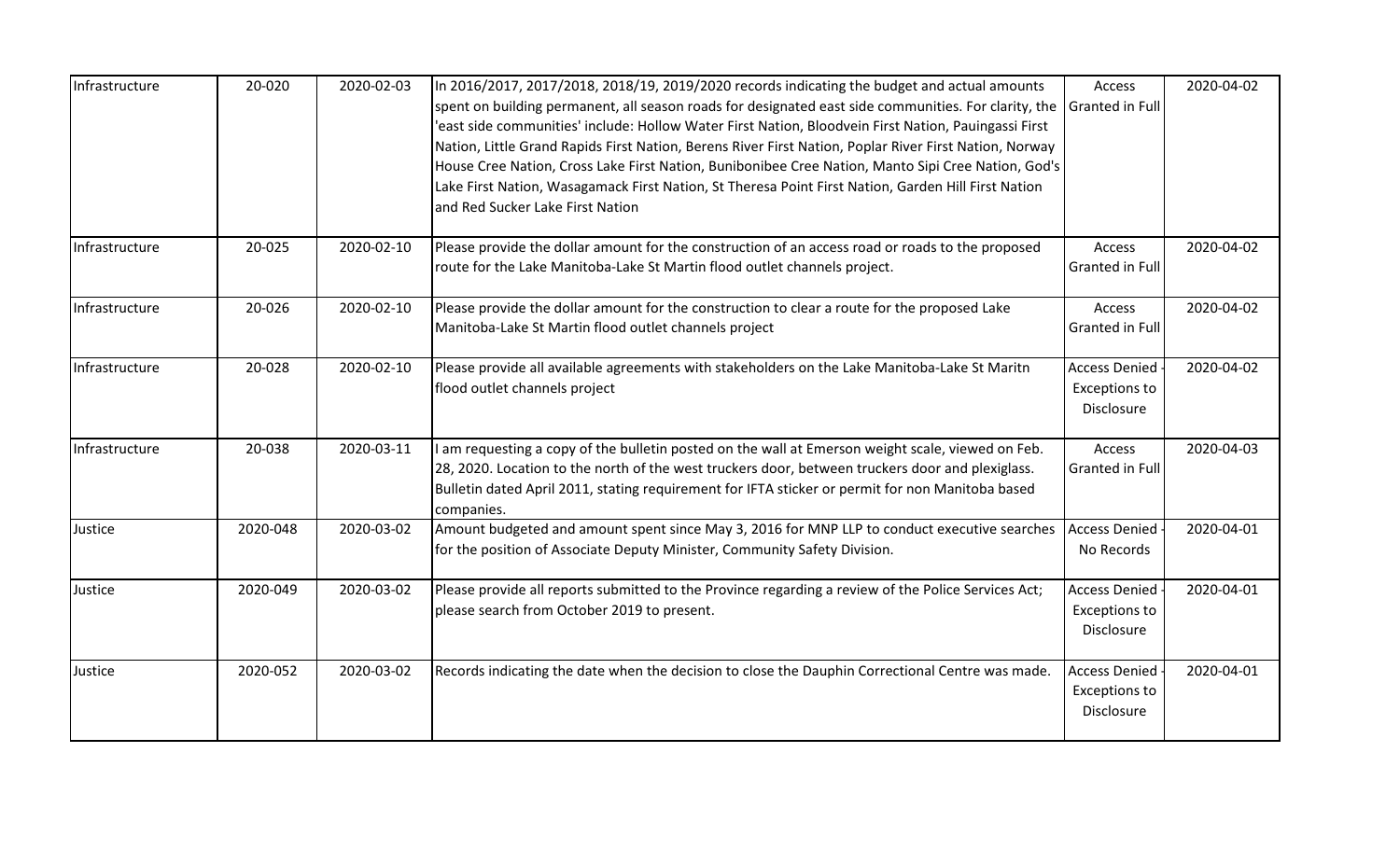| Justice | 2020-053 | 2020-03-05 | GR1560, Description of Prisoners ledger, 1908-1912, G7358; GR1560, Description of Prisoners                    | Access               | 2020-04-03 |
|---------|----------|------------|----------------------------------------------------------------------------------------------------------------|----------------------|------------|
|         |          |            | ledger, 1912-1918, G7359; GR1560, Description of Prisoners ledger, 191 8-1922, G7360; GR14 027,                | Granted in Full      |            |
|         |          |            | Correctional Institution Register- "Description on Prisoners" 1917-1942, A-6-3-6; I am interested in           |                      |            |
|         |          |            | historical prison or jail registers for the demographic information describing prisoners. Of particular        |                      |            |
|         |          |            | interest is reports of height and weight.                                                                      |                      |            |
| Justice | 2020-054 | 2020-03-05 | A copy of the letter from Premier Brian Pallister, referenced in the Public Consultation Committee             | <b>Access Denied</b> | 2020-04-03 |
|         |          |            | on the proposed "New Women's Jail" report on March 23, 2005 . Found at this website:                           | No Records           |            |
|         |          |            | https:/www.gov.mb.ca/justice/publications/pubs/consultationreportmarch2005.pdf                                 |                      |            |
| Justice | 2020-055 | 2020-03-06 | I'm looking for any documents, memos, or briefings connected to the RCMP unionization and how it Access Denied |                      | 2020-04-03 |
|         |          |            | may impact policing operations or budgets, in the province of Manitoba.                                        | <b>Exceptions to</b> |            |
|         |          |            |                                                                                                                | Disclosure           |            |
| Justice | 2020-058 | 2020-03-09 | Daily inmate counts from Monday Feb 3, 2020, through Sunday, Feb 9, 2020, inclusive, for the                   | Access               | 2020-04-08 |
|         |          |            | following correctional institutions:                                                                           | Granted in Full      |            |
|         |          |            | <b>Headingley Correctional Centre</b>                                                                          |                      |            |
|         |          |            | Milner Ridge Correctional Centre                                                                               |                      |            |
|         |          |            | <b>Winnipeg Remand Centre</b>                                                                                  |                      |            |
|         |          |            | Women's Correctional Centre                                                                                    |                      |            |
|         |          |            | <b>Brandon Correctional Centre</b>                                                                             |                      |            |
| Justice | 2020-059 | 2020-03-09 | Daily inmate counts from Monday Feb 10, 2020, through Sunday, Feb 16, 2020, inclusive, for the                 | Access               | 2020-04-08 |
|         |          |            | following correctional institutions:                                                                           | Granted in Full      |            |
|         |          |            | <b>Headingley Correctional Centre</b>                                                                          |                      |            |
|         |          |            | Milner Ridge Correctional Centre                                                                               |                      |            |
|         |          |            | <b>Winnipeg Remand Centre</b>                                                                                  |                      |            |
|         |          |            | <b>Women's Correctional Centre</b>                                                                             |                      |            |
|         |          |            | <b>Brandon Correctional Centre</b>                                                                             |                      |            |
| Justice | 2020-060 | 2020-03-13 | All records about deaths of infants as a result of unsafe sleep practices, such as (but not limited to)        | Access               | 2020-04-14 |
|         |          |            | co-sleeping. Please include, but do not limit the response to, statistics about the number of infants          | Granted in           |            |
|         |          |            | who died as a result of unsafe sleep practices, coroner's reports, child death reviews, records                | Part                 |            |
|         |          |            | related to inquests and all other reviews/investigations into deaths involving unsafe sleep practices.         |                      |            |
|         |          |            | For reviews, please include the copy of the review, all recommendations made and any responses.                |                      |            |
|         |          |            | Jan. 1, 2009 to Jan. 31, 2020                                                                                  |                      |            |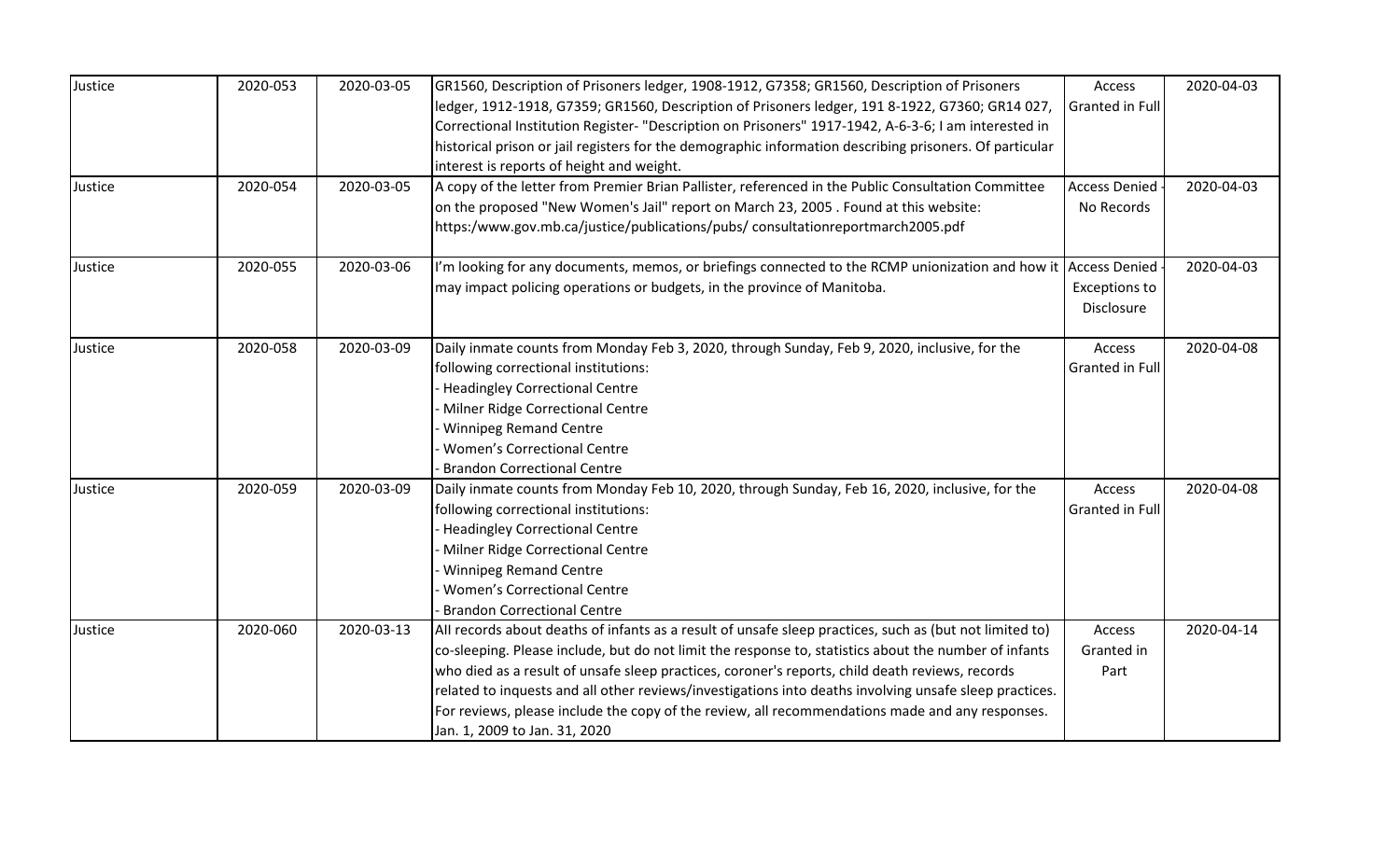| Justice                                                                                          | 2020-061   | 2020-03-16                                                                                                                                                                                                                                                                                                                                                                                                                                                                                                                                                                                                                                                                                                                                                                         | I'm requesting any documents which articulate how much is being spent by the province to provide<br>policing services in municipalities policed by the RCMP. I'm hoping this information can be broken<br>down by area, and then by resource (ie: salary, overtime, benefits, equipment, etc). I would accept<br>the contract if possible, and also the last 3 year's budgets plus the most recent. | Access<br>Granted in Full        | 2020-04-15 |
|--------------------------------------------------------------------------------------------------|------------|------------------------------------------------------------------------------------------------------------------------------------------------------------------------------------------------------------------------------------------------------------------------------------------------------------------------------------------------------------------------------------------------------------------------------------------------------------------------------------------------------------------------------------------------------------------------------------------------------------------------------------------------------------------------------------------------------------------------------------------------------------------------------------|-----------------------------------------------------------------------------------------------------------------------------------------------------------------------------------------------------------------------------------------------------------------------------------------------------------------------------------------------------------------------------------------------------|----------------------------------|------------|
| MR 2020-21<br><b>Municipal Relations</b><br>MR 2019-60<br>MR 2019-61<br>MR 2020-25<br>MR 2020-23 | 2020-02-15 | I'm looking to gather statistical information for the following barn fire incidents that occurred within<br>Manitoba. I am not looking for any private information like owners or addresses, just general<br>information that is usually reported to the media by Fire Chiefs during an incident. I've provided<br>some of the information in order to help in which exact case I'm looking for where I have missing<br>information. I'd like to show an aggregate picture of how badly barn fires impact those involved to<br>speak about the changes we need to consider in our new building codes and fire codes that have<br>been recently proposed. Since the deadline is March 13th for public opinion, this is a time sensitive<br>request. REQUESTED 16 various locations. | Access<br>Granted in<br>Part                                                                                                                                                                                                                                                                                                                                                                        | 2020-04-15                       |            |
| <b>Municipal Relations</b>                                                                       |            | 2019-12-20                                                                                                                                                                                                                                                                                                                                                                                                                                                                                                                                                                                                                                                                                                                                                                         | Please provide all documents which contain a list of grant submissions to the Community Places<br>Program for 2018-19. Please provide all documents from 2019 which contain a list of grant<br>submissions to the Building Sustainable Communities Program.                                                                                                                                         | Access<br>Granted in<br>Part     | 2020-04-17 |
| <b>Municipal Relations</b>                                                                       |            | 2019-12-20                                                                                                                                                                                                                                                                                                                                                                                                                                                                                                                                                                                                                                                                                                                                                                         | Please provide all documents as presented to Minister Jeff Wharton which contain a list of grant<br>submissions to the Community Places Program for 2018-19. Please provide all documents from<br>2019 as presented to Minister Rochelle Squires which contain a list of grant submissions to the<br>Building Sustainable Communities Program.                                                      | Access<br>Granted in<br>Part     | 2020-04-17 |
| <b>Municipal Relations</b>                                                                       |            | 2020-03-04                                                                                                                                                                                                                                                                                                                                                                                                                                                                                                                                                                                                                                                                                                                                                                         | All records with details of the "Gull Lake Subdivision Town Planning Scheme 1932, File #264" and<br>"0709 Gull Lake Basin Management Board", as described in the attached 2 Retrieval Slips for<br>Archives of Manitoba. Gull Lake Subdivision Town Planning Scherne 1932, File #264 MA 0060<br>GR6326 AND 0709 Gull Lake Basin Management Board RD0001 GR8149                                      | Access<br>Granted in Full        | 2020-04-17 |
| <b>Municipal Relations</b>                                                                       |            | 2020-02-21                                                                                                                                                                                                                                                                                                                                                                                                                                                                                                                                                                                                                                                                                                                                                                         | A list of all municipalities in the province that have been placed under some form of trusteeship,<br>receivership, third-party management, co-management and/or default. The list should include the<br>reason(s) why the municipality was entered into this type of arrangement. Timeframe: Jan, 1., 2010<br>until the date processing on this request begins.                                    | Access<br><b>Granted in Full</b> | 2020-04-20 |
| <b>Municipal Relations</b>                                                                       | MR 2019-55 | 2019-12-16                                                                                                                                                                                                                                                                                                                                                                                                                                                                                                                                                                                                                                                                                                                                                                         | The transition binder prepared by the Department and provided to a new Minister upon<br>appointment that describes the department structure, responsibilities, priorities and critical issues,<br>as well as any advisory notes, briefing notes or other materials provided to the minister from Oct.<br>23, 2019 until receipt of this request.                                                    | Access<br>Granted in<br>Part     | 2020-04-22 |